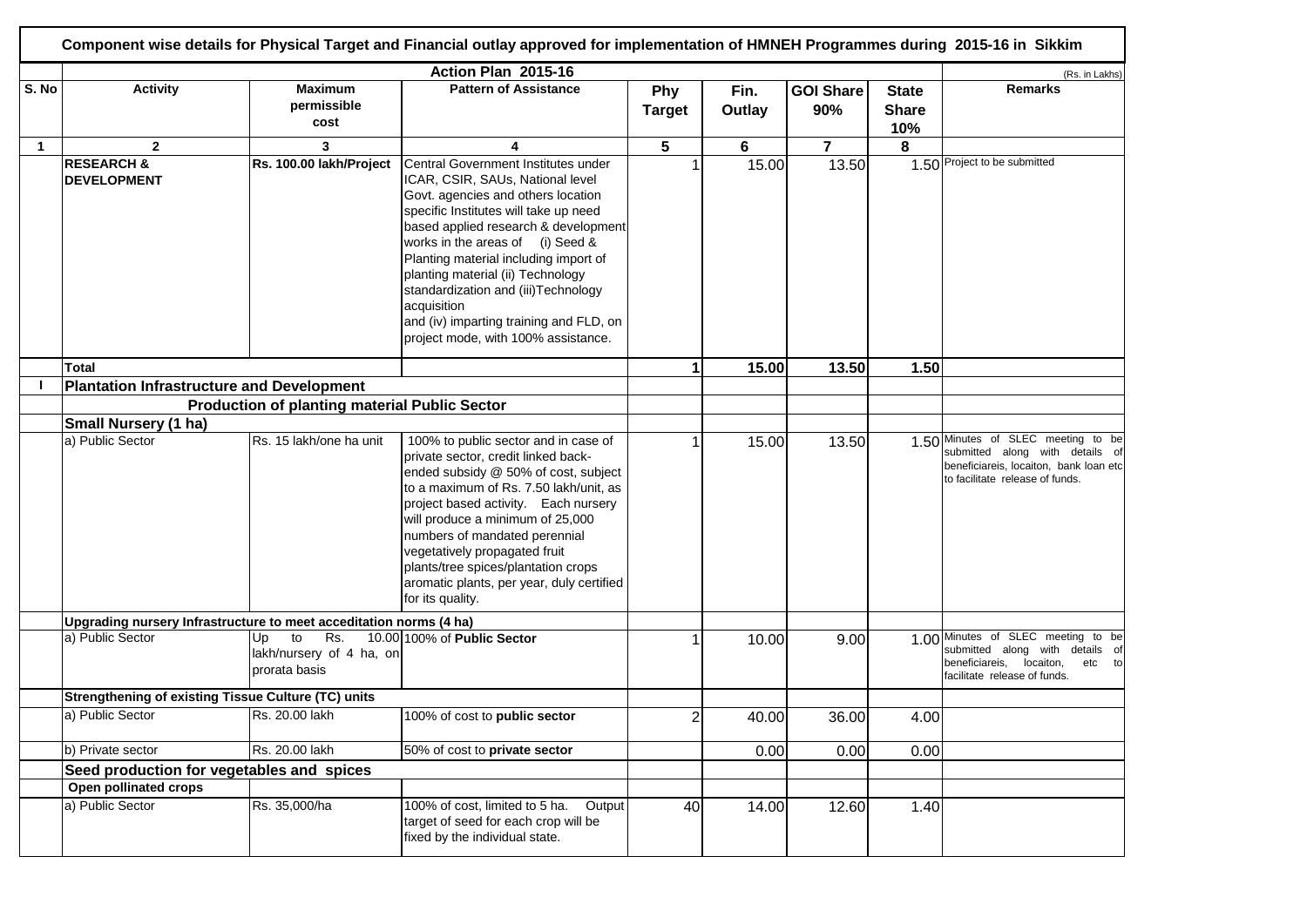|              |                                                                              |                                               | Action Plan 2015-16                                                                                                                                                                                                                                                                                                                                                                          |                      |                |                         |                                     | (Rs. in Lakhs) |
|--------------|------------------------------------------------------------------------------|-----------------------------------------------|----------------------------------------------------------------------------------------------------------------------------------------------------------------------------------------------------------------------------------------------------------------------------------------------------------------------------------------------------------------------------------------------|----------------------|----------------|-------------------------|-------------------------------------|----------------|
| S. No        | <b>Activity</b>                                                              | <b>Maximum</b><br>permissible<br>cost         | <b>Pattern of Assistance</b>                                                                                                                                                                                                                                                                                                                                                                 | Phy<br><b>Target</b> | Fin.<br>Outlay | <b>GOI Share</b><br>90% | <b>State</b><br><b>Share</b><br>10% | <b>Remarks</b> |
| $\mathbf{1}$ | $\mathbf{2}$                                                                 | 3                                             | 4                                                                                                                                                                                                                                                                                                                                                                                            | 5                    | 6              | $\overline{7}$          | 8                                   |                |
|              | b) Private sector                                                            | Rs. 35,000/ha                                 | 35% in general areas and 50% in NE &<br>Himalayan States, Tribal Sub Plans<br>(TSP) areas, Andaman & Nicobar &<br>Lakshadweep Islands, limited to 5 ha.<br>Output target of seed for each crop will<br>be fixed by the individual state.                                                                                                                                                     | 175                  | 30.63          | 27.56                   | 3.06                                |                |
|              | Seed infrastructure                                                          |                                               |                                                                                                                                                                                                                                                                                                                                                                                              |                      |                | 0.00                    | 0.00                                |                |
|              | a) Public sector                                                             | Rs. 200.00 lakh                               | 100% of cost                                                                                                                                                                                                                                                                                                                                                                                 |                      | 0.00           | 0.00                    | 0.00                                |                |
|              | b) Private sector                                                            | Rs. 200.00 lakh                               | 50% of cost                                                                                                                                                                                                                                                                                                                                                                                  |                      | 0.00           | 0.00                    | 0.00                                |                |
|              | Sub-total Planting material                                                  |                                               |                                                                                                                                                                                                                                                                                                                                                                                              | 219.00               | 109.63         | 98.66                   | 10.96                               |                |
| $\mathbf{2}$ |                                                                              | Establishment of new gardens / Area Expansion |                                                                                                                                                                                                                                                                                                                                                                                              |                      |                |                         |                                     |                |
|              |                                                                              | maximum area of 4 ha per beneficiary)         | Fruit crops other than cost intensive crops using normal spacing (For a                                                                                                                                                                                                                                                                                                                      |                      |                |                         |                                     |                |
|              | <b>Fruits - Perennials</b>                                                   |                                               |                                                                                                                                                                                                                                                                                                                                                                                              |                      |                |                         |                                     |                |
|              | (a) Cost intensive crops                                                     |                                               |                                                                                                                                                                                                                                                                                                                                                                                              |                      |                |                         |                                     |                |
|              | Fruit crops like Grape, Kiwi, Passion fruit etc.                             |                                               |                                                                                                                                                                                                                                                                                                                                                                                              |                      |                |                         |                                     |                |
|              | a) Integrated package with drip Rs. 4.00 lakh/ha.<br>irrigation and trellis. |                                               | Maximum of Rs. 1.60 lakh/- per ha.<br>(40% of cost) for meeting the<br>expenditure on planting material and<br>cost of material for drip irrigation,<br>trellies and INM/IPM, in 3 installments<br>of 60:20:20 subject to survival rate of<br>75% in 2 <sup>nd</sup> year and 90% in 3rd year).                                                                                              | 20                   | 24.00          | 21.60                   | 2.40                                |                |
|              | b) Without integration                                                       | Rs. 1.25 lakh/ha                              | Maximum of Rs. 0.50 lakh/ha (40% of<br>cost) for meeting the expenditure on<br>planting material and cost of INM/IPM<br>in three installments of 60:20:20<br>subject to survival rate of 75% in 2 <sup>nd</sup><br>year and 90% in 3rd year.<br>For $(a)$<br>and (b) above, in the case of TSP<br>lareas. Andaman & Nicobar and<br>Lakshadweep Islands, assistance will<br>be @ 50% of cost. |                      | 0.00           | 0.00                    | 0.00                                |                |
|              | Sub total                                                                    |                                               |                                                                                                                                                                                                                                                                                                                                                                                              | 20                   | 24.00          | 21.60                   | 2.40                                |                |
|              | Maintenance without Integration                                              |                                               |                                                                                                                                                                                                                                                                                                                                                                                              |                      |                |                         |                                     |                |
|              | 1st Year                                                                     |                                               |                                                                                                                                                                                                                                                                                                                                                                                              | 100                  | 12.50          | 11.25                   | 1.25                                |                |
|              | 2nd Year                                                                     |                                               |                                                                                                                                                                                                                                                                                                                                                                                              | 90                   | 11.25          | 10.13                   | 1.13                                |                |
|              | Sub total maintance                                                          |                                               |                                                                                                                                                                                                                                                                                                                                                                                              | 190                  | 23.75          | 21.38                   | 2.38                                |                |
|              | iv ) Pineapple (sucker)                                                      |                                               |                                                                                                                                                                                                                                                                                                                                                                                              |                      |                |                         |                                     |                |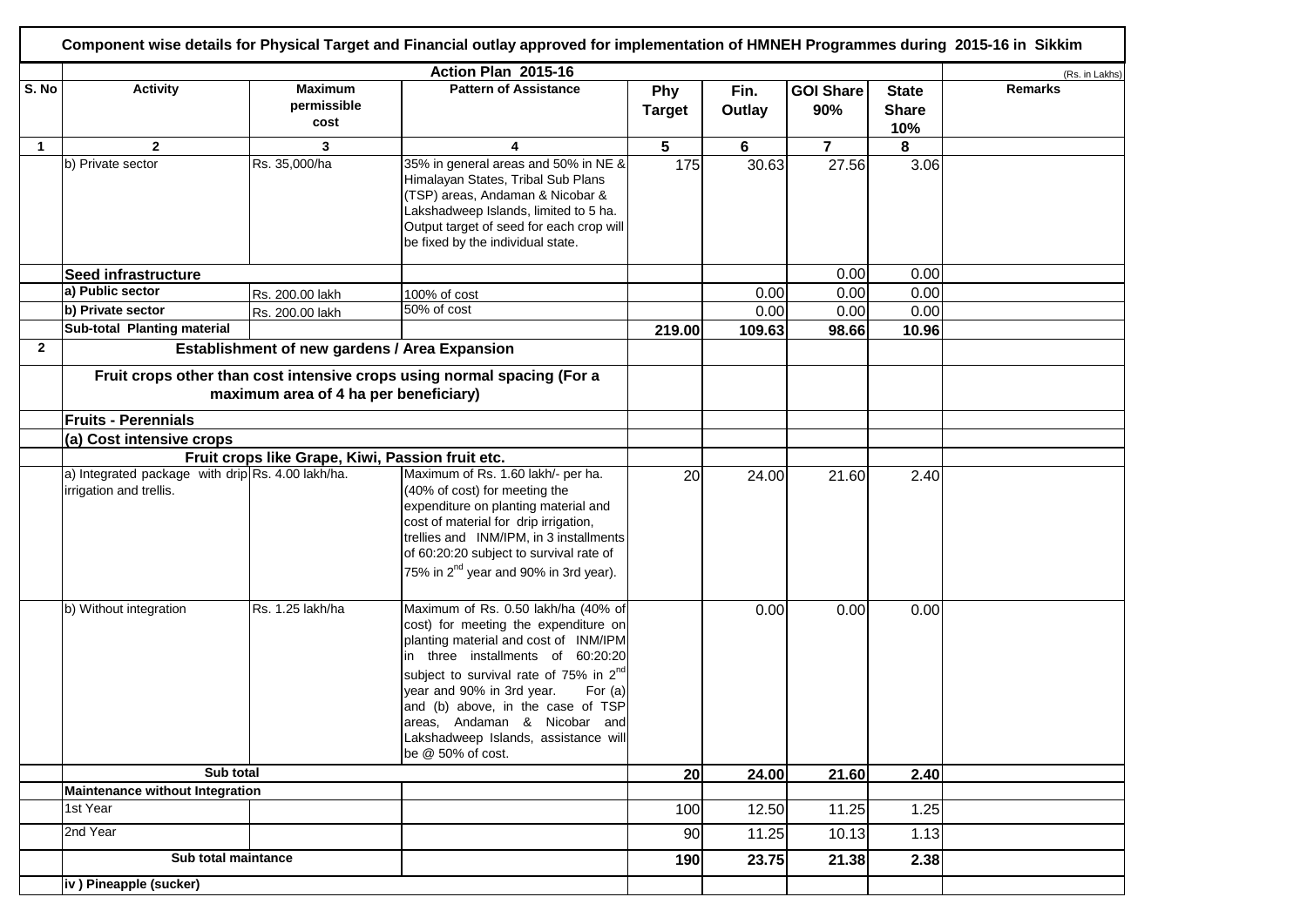|              |                                                                             |                                       | Action Plan 2015-16                                                                                                                                                                                                                                                                                                            |                      |                |                         |                                     | (Rs. in Lakhs)           |
|--------------|-----------------------------------------------------------------------------|---------------------------------------|--------------------------------------------------------------------------------------------------------------------------------------------------------------------------------------------------------------------------------------------------------------------------------------------------------------------------------|----------------------|----------------|-------------------------|-------------------------------------|--------------------------|
| S. No        | <b>Activity</b>                                                             | <b>Maximum</b><br>permissible<br>cost | <b>Pattern of Assistance</b>                                                                                                                                                                                                                                                                                                   | Phy<br><b>Target</b> | Fin.<br>Outlay | <b>GOI Share</b><br>90% | <b>State</b><br><b>Share</b><br>10% | <b>Remarks</b>           |
| $\mathbf{1}$ | $\overline{2}$                                                              | 3                                     | 4                                                                                                                                                                                                                                                                                                                              | 5                    | 6              | $\overline{\mathbf{7}}$ | 8                                   |                          |
|              | Integrated package with Rs. 3.00 lakh/ha<br>$ a\rangle$<br>drip irrigation. |                                       | Maximum of Rs. 1.20 lakh/ha (40% of<br>the cost) for meeting expenditure on<br>planting material, drip irrigation and<br>cost of material for INM/IPM, in 2<br>installments.                                                                                                                                                   |                      | 0.00           | 0.00                    | 0.00                                |                          |
|              | b) Without integration                                                      | Rs.87,500/ha                          | Maximum of Rs. 0.35 lakh/ha (40% of<br>cost) for meeting the expenditure on<br>planting material and cost of INM/IPM<br>in 2 installments (75:25).<br>For (a) and (b) above, in the case of<br>TSP areas, Andaman & Nicobar and<br>Lakshadweep Islands, assistance will<br>be @ 50% of cost in 2 installments<br>(75:25).      | 100                  | 32.81          | 29.53                   | 3.28                                |                          |
|              | Sub total                                                                   |                                       |                                                                                                                                                                                                                                                                                                                                | 100                  | 32.81          | 29.53                   | 3.28                                |                          |
|              | <b>Maintenance without Integration</b>                                      |                                       |                                                                                                                                                                                                                                                                                                                                |                      |                |                         |                                     |                          |
|              | 1st Year                                                                    |                                       |                                                                                                                                                                                                                                                                                                                                |                      | 0.00           | 0.00                    | 0.00                                |                          |
|              | Sub total maintance                                                         |                                       |                                                                                                                                                                                                                                                                                                                                | $\mathbf{0}$         | 0.00           | 0.00                    | 0.00                                |                          |
|              | v) Banana (TC)                                                              |                                       |                                                                                                                                                                                                                                                                                                                                |                      |                |                         |                                     |                          |
|              | a) Integrated package with drip<br>irrigation.                              | Rs. 3.00 lakh/ha                      | Maximum of Rs. 1.20 lakh/ha (40 % of<br>cost) for meeting the expenditure on<br>planting material and cost of material<br>for drip system, INM/IPM etc., in 2<br>installments (75:25).                                                                                                                                         |                      | 0.00           | 0.00                    | 0.00                                |                          |
|              | Without integration<br>lb).                                                 | Rs. 1.25 lakh/ha.                     | Max. of Rs. 0.50 lakh per ha, (40% of<br>cost) for meeting the expenditure on<br>planting material and cost of INM/IPM<br>in 2 installments (75:25).<br>For (a) and (b) above, in the case of<br>TSP areas, Andaman & Nicobar and<br>Lakshadweep Islands, assistance will<br>be @ 50% of cost in 2 installments<br>$(75:25)$ . | 55                   | 25.78          | 23.20                   |                                     | $2.58(1.8m \times 1.8m)$ |
|              | Sub total                                                                   |                                       |                                                                                                                                                                                                                                                                                                                                | 55                   | 25.78          | 23.20                   | 2.58                                |                          |
|              | Maintenance without Integration                                             |                                       |                                                                                                                                                                                                                                                                                                                                |                      |                |                         |                                     |                          |
|              | 1st Year                                                                    |                                       |                                                                                                                                                                                                                                                                                                                                | 85                   | 13.28          | 11.95                   | 1.33                                |                          |
|              | Sub total maintance                                                         |                                       |                                                                                                                                                                                                                                                                                                                                | 85                   | 13.28          | 11.95                   | 1.33                                |                          |
|              | vii) Papaya                                                                 |                                       |                                                                                                                                                                                                                                                                                                                                |                      |                |                         |                                     |                          |
|              | a) Integrated package with drip<br>irrigation.                              | Rs. 2.00 lakh/ha.                     | Maximum of Rs. 0.80 lakh/ha (40% of<br>the cost) for meeting expenditure on<br>planting material, drip irrigation and<br>cost of material for INM/IPM, in 2<br>installments (75:25).                                                                                                                                           |                      | 0.00           | 0.00                    | 0.00                                |                          |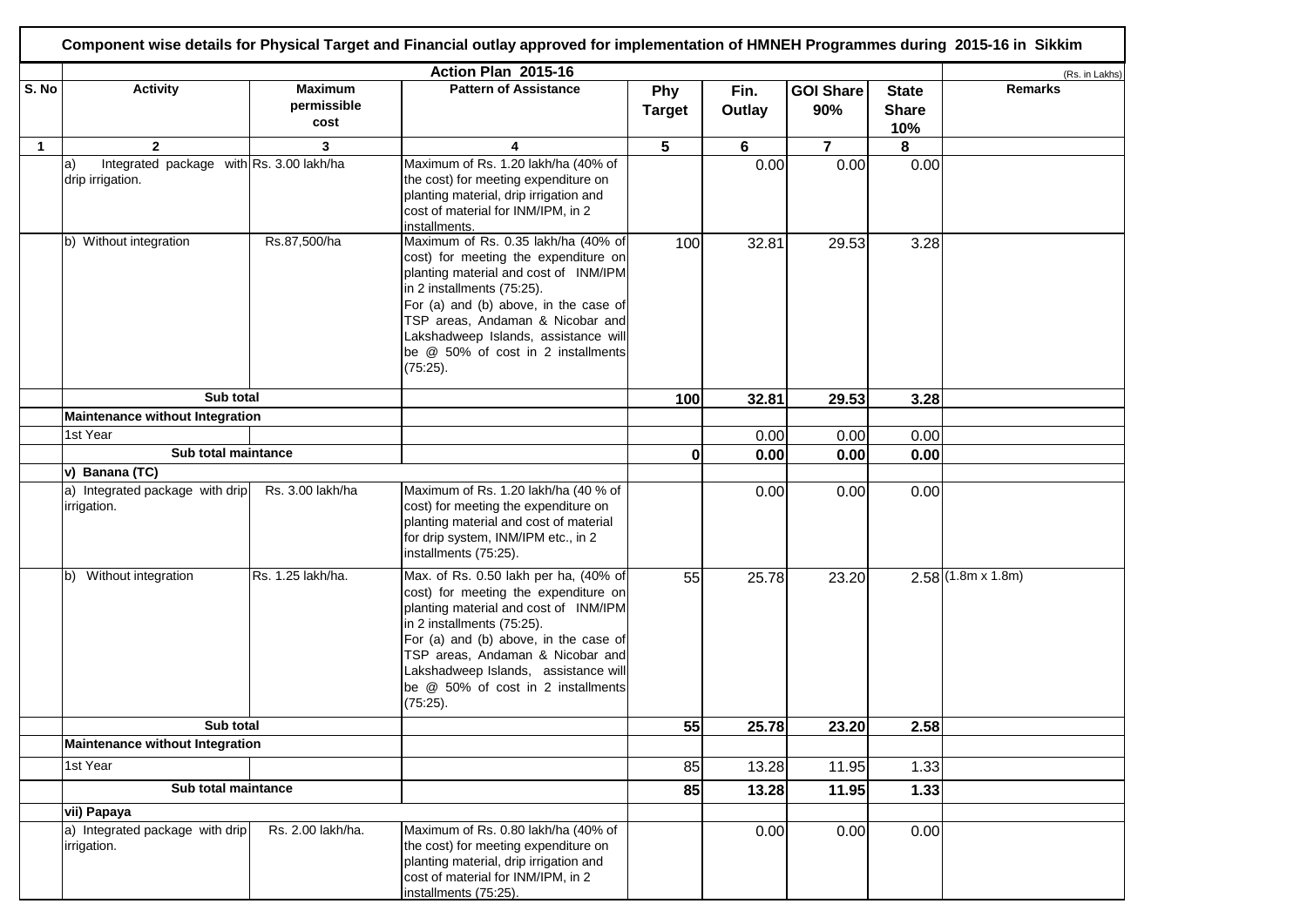|              |                                                                                   |                                       | Action Plan 2015-16                                                                                                                                                                                                                                                                                                                                                                                     |                      |                |                         |                                     | (Rs. in Lakhs)           |
|--------------|-----------------------------------------------------------------------------------|---------------------------------------|---------------------------------------------------------------------------------------------------------------------------------------------------------------------------------------------------------------------------------------------------------------------------------------------------------------------------------------------------------------------------------------------------------|----------------------|----------------|-------------------------|-------------------------------------|--------------------------|
| S. No        | <b>Activity</b>                                                                   | <b>Maximum</b><br>permissible<br>cost | <b>Pattern of Assistance</b>                                                                                                                                                                                                                                                                                                                                                                            | Phy<br><b>Target</b> | Fin.<br>Outlay | <b>GOI Share</b><br>90% | <b>State</b><br><b>Share</b><br>10% | <b>Remarks</b>           |
| $\mathbf{1}$ | $\overline{2}$                                                                    | 3                                     | 4                                                                                                                                                                                                                                                                                                                                                                                                       | $5\phantom{.0}$      | 6              | $\overline{7}$          | 8                                   |                          |
|              | b) Without integration                                                            | Rs. 60,000/ha                         | Maximum of Rs. 0.30 lakh/ha (50 % of<br>cost) for meeting the expenditure on<br>planting material and cost of INM/IPM<br>in 2 installments (75:25).<br>For (a) and (b) above, in the case of<br>NE and Himalayan States, TSP areas,<br>Andaman & Nicobar and Lakshadweep<br>Islands, assistance will be @ 50% of<br>cost in 2 installments (75:25).                                                     | 60.0                 | 13.50          | 12.15                   |                                     | $1.35(1.8m \times 1.8m)$ |
|              | Sub total                                                                         |                                       |                                                                                                                                                                                                                                                                                                                                                                                                         | 60                   | 13.50          | 12.15                   | 1.35                                |                          |
|              | Maintenance without Integration                                                   |                                       |                                                                                                                                                                                                                                                                                                                                                                                                         |                      |                |                         |                                     |                          |
|              | 1st Year                                                                          |                                       |                                                                                                                                                                                                                                                                                                                                                                                                         | 100                  | 7.50           | 6.75                    | 0.75                                |                          |
|              | Sub total maintance                                                               |                                       |                                                                                                                                                                                                                                                                                                                                                                                                         | 100                  | 7.50           | 6.75                    | 0.75                                |                          |
|              | ix) High density planting (mango, guava, litchi, pomegranate, apple, citrus etc). |                                       |                                                                                                                                                                                                                                                                                                                                                                                                         |                      |                |                         |                                     |                          |
|              | a) Integrated package with drip<br>irrigation                                     | Rs. 1.50 lakh /ha                     | Maximum of Rs. 0.60 lakh per ha.<br>(40% of cost) for meeting the<br>expenditure on planting material, cost<br>of drip system, INM/IPM, canopy<br>management etc., in 3 installments of<br>60:20:20 subject to survival rate of<br>75% in 2nd year and 90% in 3 <sup>rd</sup> year).                                                                                                                    |                      | 0.00           | 0.00                    | 0.00                                |                          |
|              | b) Without Integration. (Litchi)                                                  | Rs. 1.00 lakh/ha.                     | Maximum of Rs. 0.40 lakh/ha (40% of<br>the cost) for meeting the expenditure<br>on planting material and cost of<br>INM/IPM in 3 installments (60:20:20).<br>For (a) and (b) above, in the case of<br>TSP areas, Andaman & Nicobar and<br>Lakshadweep Islands, assistance will<br>be @ 50% of cost in 3 installments of<br>60:20:20 subject to survival rate of<br>75% in 2nd year and 90% in 3rd year) | 30.0                 | 9.00           | 8.10                    | 0.90                                |                          |
|              | Guava                                                                             | -do-                                  | -do-                                                                                                                                                                                                                                                                                                                                                                                                    | 50                   | 15.00          | 13.50                   | 1.50                                |                          |
|              | Pear                                                                              | -do-                                  | -do-                                                                                                                                                                                                                                                                                                                                                                                                    | 25                   | 7.50           | 6.75                    | 0.75                                |                          |
|              | Sub total                                                                         |                                       |                                                                                                                                                                                                                                                                                                                                                                                                         | 105                  | 31.50          | 28.35                   | 3.15                                |                          |
|              | Maintenance without Integration                                                   |                                       |                                                                                                                                                                                                                                                                                                                                                                                                         |                      |                |                         |                                     |                          |
|              | 1st Year                                                                          |                                       |                                                                                                                                                                                                                                                                                                                                                                                                         |                      |                |                         |                                     |                          |
|              | Litchi                                                                            |                                       |                                                                                                                                                                                                                                                                                                                                                                                                         | 15.00                | 1.50           | 1.35                    | 0.15                                |                          |
|              | Guava                                                                             |                                       |                                                                                                                                                                                                                                                                                                                                                                                                         | 64.50                | 6.45           | 5.81                    | 0.65                                |                          |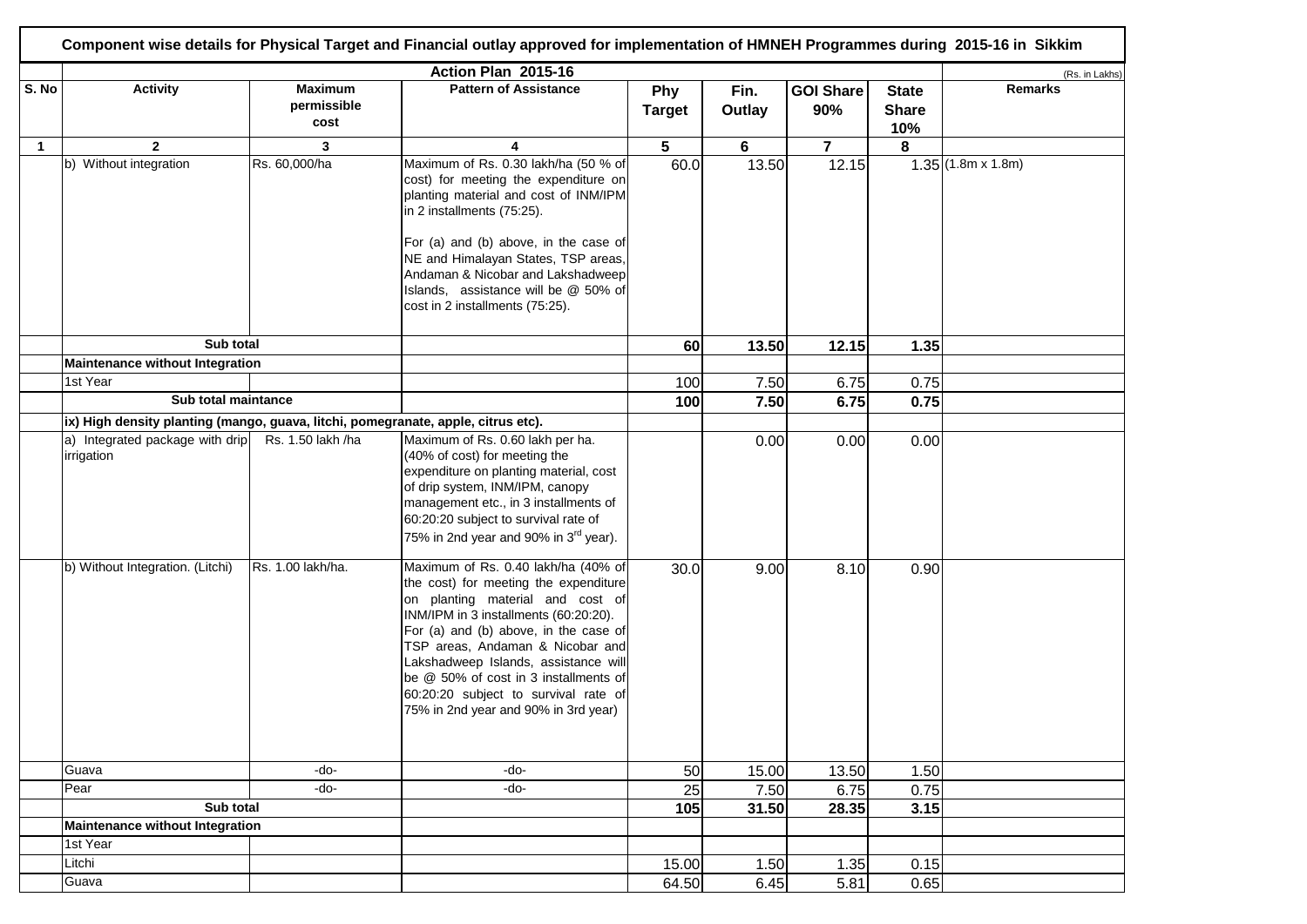|              |                                                                      |                                                      | Action Plan 2015-16                                                                                                                                                                                                                                                                                                                               |                      |                |                         |                                     | (Rs. in Lakhs) |
|--------------|----------------------------------------------------------------------|------------------------------------------------------|---------------------------------------------------------------------------------------------------------------------------------------------------------------------------------------------------------------------------------------------------------------------------------------------------------------------------------------------------|----------------------|----------------|-------------------------|-------------------------------------|----------------|
| S. No        | <b>Activity</b>                                                      | <b>Maximum</b><br>permissible<br>cost                | <b>Pattern of Assistance</b>                                                                                                                                                                                                                                                                                                                      | Phy<br><b>Target</b> | Fin.<br>Outlay | <b>GOI Share</b><br>90% | <b>State</b><br><b>Share</b><br>10% | <b>Remarks</b> |
| 1            | $\mathbf{2}$                                                         | 3                                                    | 4                                                                                                                                                                                                                                                                                                                                                 | 5                    | 6              | $\overline{7}$          | 8                                   |                |
|              | Pear                                                                 |                                                      |                                                                                                                                                                                                                                                                                                                                                   | 30.00                | 3.00           | 2.70                    | 0.30                                |                |
|              | 2nd Year                                                             |                                                      |                                                                                                                                                                                                                                                                                                                                                   |                      |                |                         |                                     |                |
|              | Litchi                                                               |                                                      |                                                                                                                                                                                                                                                                                                                                                   | 75.00                | 7.50           | 6.75                    | 0.75                                |                |
|              | Guava                                                                |                                                      |                                                                                                                                                                                                                                                                                                                                                   | 37.50                | 3.75           | 3.38                    | 0.38                                |                |
|              | Pear                                                                 |                                                      |                                                                                                                                                                                                                                                                                                                                                   | 82.50                | 8.25           | 7.43                    | 0.83                                |                |
|              | <b>Sub total Maintance</b>                                           |                                                      |                                                                                                                                                                                                                                                                                                                                                   | 304.50               | 30.45          | 27.41                   | 3.05                                |                |
|              | (b) Fruit crops other than cost intensive crops using normal spacing |                                                      |                                                                                                                                                                                                                                                                                                                                                   |                      |                |                         |                                     |                |
|              | a) Integrated package with drip   Rs. 1.00 lakh/ha<br>irrigation     |                                                      | Maximum of Rs. 0.40 lakh/ ha. (40% of<br>cost) for meeting the expenditure on<br>planting material, cost of drip system,<br>INM/IPM, canopy management etc in 3<br>installments of 60:20:20 subject to<br>survival rate of 75% in 2nd year & 90%<br>in 3rd year for perennial crops and for<br>non perennial crops in 2 installments of<br>75:25. |                      | 0.00           | 0.00                    | 0.00                                |                |
|              | b) Without Integration                                               | Rs. 60,000/ha                                        | Maximum of Rs. 0.30 lakh/ha (50 % of<br>cost) for meeting the expenditure on<br>planting material and cost of INM/IPM<br>in 3 installments of 60:20:20.                                                                                                                                                                                           | 800                  | 144.00         | 129.60                  | 14.40                               |                |
|              |                                                                      |                                                      |                                                                                                                                                                                                                                                                                                                                                   |                      |                |                         |                                     |                |
|              | Sub total                                                            |                                                      |                                                                                                                                                                                                                                                                                                                                                   | 800                  | 144.00         | 129.60                  | 14.40                               |                |
|              | Maintenance without Integration                                      |                                                      |                                                                                                                                                                                                                                                                                                                                                   |                      |                |                         |                                     |                |
|              | 1st Year                                                             |                                                      |                                                                                                                                                                                                                                                                                                                                                   |                      |                |                         |                                     |                |
|              |                                                                      |                                                      |                                                                                                                                                                                                                                                                                                                                                   | 755.00               | 45.30          | 40.77                   | 4.53                                |                |
|              | 2nd Year                                                             |                                                      |                                                                                                                                                                                                                                                                                                                                                   |                      |                |                         |                                     |                |
|              |                                                                      |                                                      |                                                                                                                                                                                                                                                                                                                                                   | 800.00               | 48.00          | 43.20                   | 4.80                                |                |
|              | <b>Sub total Maintance</b>                                           |                                                      |                                                                                                                                                                                                                                                                                                                                                   | 1555.00              | 93.30          | 83.97                   | 9.33                                |                |
|              |                                                                      | Vegetable (For maximum area of 2 ha per beneficiary) |                                                                                                                                                                                                                                                                                                                                                   |                      |                |                         |                                     |                |
|              | <b>Hybrid</b>                                                        | Rs.50,000/ha                                         | 40% of cost in general areas                                                                                                                                                                                                                                                                                                                      | 625                  | 156.25         | 140.63                  | 15.63                               |                |
|              | Sub-total                                                            |                                                      |                                                                                                                                                                                                                                                                                                                                                   | 625                  | 156.25         | 140.63                  | 15.63                               |                |
| $\mathbf{3}$ | Flowers (For a maximum of 2 ha per beneficiary)                      |                                                      |                                                                                                                                                                                                                                                                                                                                                   |                      |                |                         |                                     |                |
|              | <b>Cut flowers</b>                                                   |                                                      |                                                                                                                                                                                                                                                                                                                                                   |                      |                |                         |                                     |                |
|              | <b>Small &amp; Marginal Farmers</b>                                  | Rs. 1.00 lakh/ha                                     | 40% of cost                                                                                                                                                                                                                                                                                                                                       | 80.0                 | 40.00          | 36.00                   | 4.00                                |                |
|              | Other farmers                                                        | d <sub>O</sub>                                       | 25% of the cost                                                                                                                                                                                                                                                                                                                                   |                      | 0.00           | 0.00                    | 0.00                                |                |
|              | <b>Bulbulous flowers</b>                                             |                                                      |                                                                                                                                                                                                                                                                                                                                                   |                      |                |                         |                                     |                |
|              | Small & Marginal Farmers                                             | Rs. 1.50 lakh/ha                                     | 40 % of the cost                                                                                                                                                                                                                                                                                                                                  | 30.0                 | 22.50          | 20.25                   | 2.25                                |                |
|              | Other farmers                                                        | do                                                   | 25% of cost                                                                                                                                                                                                                                                                                                                                       |                      | 0.00           | 0.00                    | 0.00                                |                |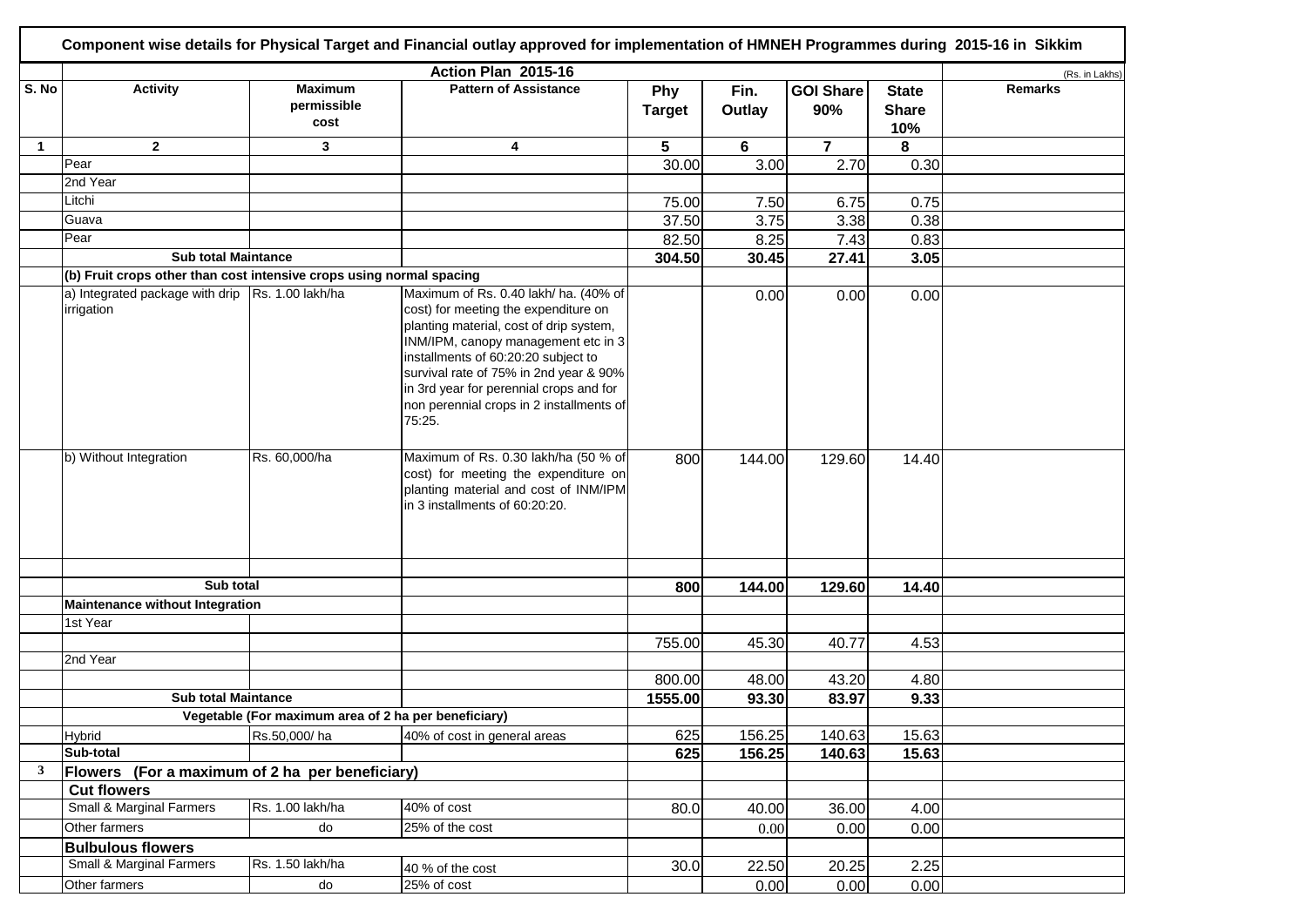| S. No          | <b>Activity</b>                                                                        |                                       |                                                                                                                                                                                                                   |                      |                |                         |                                     | (Rs. in Lakhs)                                         |
|----------------|----------------------------------------------------------------------------------------|---------------------------------------|-------------------------------------------------------------------------------------------------------------------------------------------------------------------------------------------------------------------|----------------------|----------------|-------------------------|-------------------------------------|--------------------------------------------------------|
|                |                                                                                        | <b>Maximum</b><br>permissible<br>cost | <b>Pattern of Assistance</b>                                                                                                                                                                                      | Phy<br><b>Target</b> | Fin.<br>Outlay | <b>GOI Share</b><br>90% | <b>State</b><br><b>Share</b><br>10% | <b>Remarks</b>                                         |
| $\mathbf{1}$   | $\mathbf{2}$                                                                           | 3                                     | 4                                                                                                                                                                                                                 | 5                    | 6              | $\overline{\mathbf{r}}$ | 8                                   |                                                        |
|                | <b>Loose Flowers</b>                                                                   |                                       |                                                                                                                                                                                                                   |                      |                |                         |                                     |                                                        |
|                | Small & Marginal Farmers                                                               | Rs. 40,000/ha                         | 40% of cost                                                                                                                                                                                                       | 55.0                 | 11.00          | 9.90                    | 1.10                                |                                                        |
|                | Other farmers                                                                          | do                                    | 25% of cost                                                                                                                                                                                                       |                      | 0.00           | 0.00                    | 0.00                                |                                                        |
|                | Sub-total flowers                                                                      |                                       |                                                                                                                                                                                                                   | 165.0                | 73.50          | 66.15                   | 7.35                                |                                                        |
| $\overline{4}$ | Spices (For a maximum area of 4 ha per beneficiary)                                    |                                       |                                                                                                                                                                                                                   |                      |                |                         |                                     |                                                        |
|                |                                                                                        |                                       |                                                                                                                                                                                                                   |                      |                |                         |                                     |                                                        |
|                | Seed spice and Rhizomatic<br>spices                                                    | Rs.30,000/ha                          | Maximum of Rs. 12,000/- per ha. (40%<br>of cost) for meeting the expenditure on<br>planting material and cost of material<br>for INM/IPM etc).                                                                    | 2365                 | 354.75         | 319.28                  | 35.48                               |                                                        |
|                | <b>Perennial spices</b><br>(black pepper)                                              | Rs. 50,000/ha                         | Maximum of Rs. 20,000/- per ha<br>(@40% of cost) for meeting the<br>expenditure on planting material and<br>cost of material for INM/IPM etc.<br>For (i) and (ii) above, in the case of<br>TSP areas, Andaman and |                      | 0.00           | 0.00                    | 0.00                                |                                                        |
|                |                                                                                        |                                       | Lakshadweep Islands, assistance will<br>be @ 50% of cost.                                                                                                                                                         |                      |                |                         |                                     |                                                        |
|                | <b>Sub-total spices</b>                                                                |                                       |                                                                                                                                                                                                                   | 2365                 | 354.75         | 319.28                  | 35.48                               |                                                        |
|                | <b>Grand Total Area Expansion</b>                                                      |                                       |                                                                                                                                                                                                                   | 4295.00              | 856.09         | 770.48                  | 85.61                               |                                                        |
|                | <b>Grand Total Area Expansion maintenance</b>                                          |                                       |                                                                                                                                                                                                                   | 2234.50              | 168.28         | 151.45                  | 16.83                               |                                                        |
|                | <b>Mushrooms</b>                                                                       |                                       |                                                                                                                                                                                                                   |                      |                |                         |                                     |                                                        |
|                | <b>Production unit</b><br><b>Public Sector</b>                                         | Rs. 20.00 lakh/ unit                  | 100% of the cost.                                                                                                                                                                                                 |                      |                |                         |                                     |                                                        |
|                |                                                                                        |                                       |                                                                                                                                                                                                                   |                      | 0.00           | 0.00                    | 0.00                                |                                                        |
|                | <b>Private Sector</b>                                                                  | Rs. 20.00 lakh/ unit                  | 40% of cost for private sector, for<br>meeting<br>the<br>expenditure<br>on<br>infrastructure, as credit linked back<br>ended subsidy.                                                                             |                      | 0.00           | 0.00                    | 0.00                                |                                                        |
|                | <b>Compost making unit</b>                                                             |                                       |                                                                                                                                                                                                                   |                      |                |                         |                                     |                                                        |
|                | <b>Public Sector</b>                                                                   | Rs. 20.00 lakh/ unit                  | 100% of the cost.                                                                                                                                                                                                 | 1.0                  | 20.00          | 18.00                   | 2.00                                |                                                        |
|                | Sub-total mushrooms                                                                    |                                       |                                                                                                                                                                                                                   | 1.00                 | 20.00          | 18.00                   | 2.00                                |                                                        |
| 5              | Rejuvenation/replacement of<br>senile plantation including<br>Canopy management. Mango | Rs. 40,000/ha                         | 50% of the total cost subject to a<br>maximum of Rs. 20,000/ha limited to<br>two ha per beneficiary.                                                                                                              | 250.00               | 50.00          | 45.00                   |                                     | 5.00 To be implemented as per guidelines<br>circulated |
|                | Sub-total                                                                              |                                       |                                                                                                                                                                                                                   | 250                  | 50.00          | 45.00                   | 5.00                                |                                                        |
|                | <b>Creation of Water resources</b>                                                     |                                       |                                                                                                                                                                                                                   |                      |                |                         |                                     |                                                        |
|                | <b>Community tanks</b>                                                                 |                                       |                                                                                                                                                                                                                   |                      |                |                         |                                     |                                                        |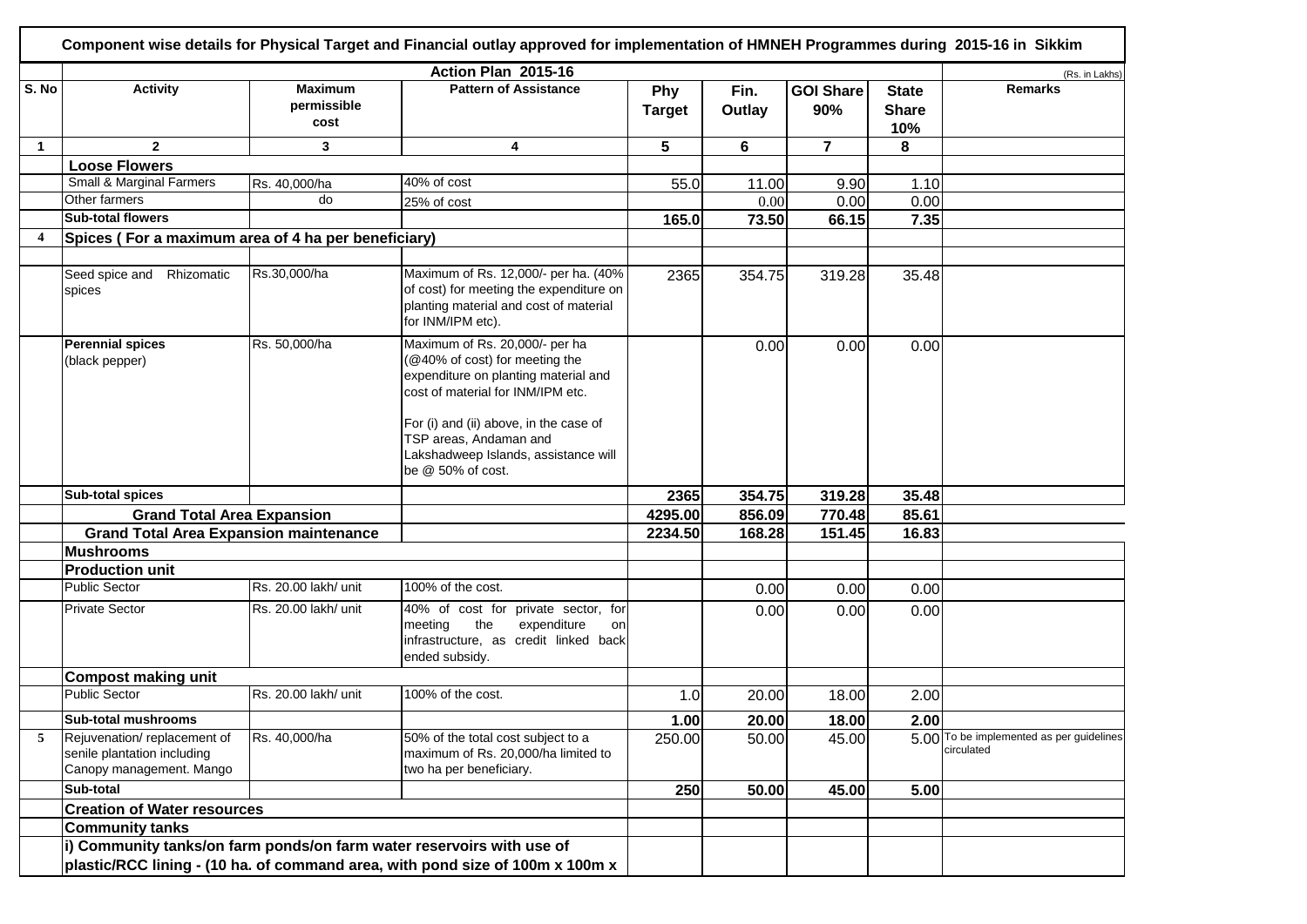|              |                                                                                                  |                                       | Component wise details for Physical Target and Financial outlay approved for implementation of HMNEH Programmes during 2015-16 in Sikkim |                             |                |                         |                                     |                |
|--------------|--------------------------------------------------------------------------------------------------|---------------------------------------|------------------------------------------------------------------------------------------------------------------------------------------|-----------------------------|----------------|-------------------------|-------------------------------------|----------------|
|              |                                                                                                  |                                       | Action Plan 2015-16                                                                                                                      |                             |                |                         |                                     | (Rs. in Lakhs) |
| S. No        | <b>Activity</b>                                                                                  | <b>Maximum</b><br>permissible<br>cost | <b>Pattern of Assistance</b>                                                                                                             | <b>Phy</b><br><b>Target</b> | Fin.<br>Outlay | <b>GOI Share</b><br>90% | <b>State</b><br><b>Share</b><br>10% | <b>Remarks</b> |
| $\mathbf{1}$ | $\overline{2}$                                                                                   | 3                                     | 4                                                                                                                                        | 5                           | 6              | $\overline{\mathbf{r}}$ | 8                                   |                |
|              | Community tanks/on farm ponds/on farm water reservoirs with use of                               |                                       |                                                                                                                                          |                             |                |                         |                                     |                |
|              | plastic/RCC lining                                                                               |                                       |                                                                                                                                          |                             |                |                         |                                     |                |
|              | Plain areas                                                                                      | Rs. 20.00 lakh in plain<br>areas      | 100% of cost for 10 ha command                                                                                                           |                             | 0.0            | 0.00                    | 0.00                                |                |
|              | Hilly areas.                                                                                     | areas.                                | Rs. 25 lakh/ unit for Hilly 100% of cost for 10 ha command                                                                               | 2                           | 50.00          | 45.00                   | 5.00                                |                |
|              | ii) Water harvesting system for individuals- for storage of water in                             |                                       |                                                                                                                                          |                             |                |                         |                                     |                |
|              | 20mx20mx3m                                                                                       |                                       |                                                                                                                                          |                             |                |                         |                                     |                |
|              | Plain areas                                                                                      | areas and                             | Rs. 1.50 lakh/unit in plain 50% of cost. Maintenance to be<br>ensured by the beneficiary.                                                |                             | 0.0            | 0.00                    | 0.00                                |                |
|              | Hilly areas.                                                                                     | areas                                 | Rs. 1.80 lakh/unit in hilly 50% of cost. Maintenance to be<br>ensured by the beneficiary.                                                | 250                         | 225.00         | 202.50                  | 22.50                               |                |
|              | Sub-total                                                                                        |                                       |                                                                                                                                          | 252                         | 275.00         | 247.50                  | 27.50                               |                |
| 5            |                                                                                                  | <b>Protected cultivation</b>          |                                                                                                                                          |                             |                |                         |                                     |                |
|              | a) Green House structure                                                                         | (Area in hrctares)                    |                                                                                                                                          |                             |                |                         |                                     |                |
|              | (b) Naturally ventilated system                                                                  |                                       |                                                                                                                                          |                             |                |                         |                                     |                |
|              | (i) Tubular structur                                                                             | Rs.1060/Sq.m                          | 50% of the cost limited to 4000 Sq.m<br>per beneficiary.                                                                                 |                             | 0.00           | 0.00                    | 0.00                                |                |
|              | Hilly areas.                                                                                     | Rs.1290/Sq.m                          | do                                                                                                                                       | 5.50                        | 335.23         | 301.70                  | 33.52                               |                |
|              | iii) Bamboo structure                                                                            | Rs. 518/Sq. m for hilly<br>areas      | 50% of the cost limited to 20 units<br>(each unit should not exceed 200 Sqm<br>per beneficiary.                                          | 2.30                        | 59.57          | 53.61                   | 5.96                                |                |
|              | c) Plastic Mulching                                                                              |                                       |                                                                                                                                          |                             |                | 0.00                    | 0.00                                |                |
|              | <b>Plastic Mulching</b>                                                                          | Rs. 32,000/ha                         | 50% of the total cost limited to 2 ha per<br>beneficiary.                                                                                |                             | 0.00           | 0.00                    | 0.00                                |                |
|              | <b>Plastic Mulching</b>                                                                          | Rs. 36,800/ha for hilly<br>areas      | 50% of the total cost limited to 2 ha per<br>beneficiary.                                                                                | 125.00                      | 23.00          | 20.70                   | 2.30                                |                |
|              | d) Shade Net House                                                                               |                                       |                                                                                                                                          |                             |                | 0.00                    | 0.00                                |                |
|              | iii) Bamboo structure                                                                            | Rs. 414/Sq. m for hilly<br>areas      | 50% of cost limited to 20 units (each<br>unit not to exceed<br>200 sq.<br>m) per beneficiary.                                            | 1.70                        | 35.19          | 31.67                   | 3.52                                |                |
|              | <b>Plastic Tunnels</b>                                                                           | Rs. 60/Sq.m                           | 50% of cost limited 1000 sq. m per<br>beneficiary.                                                                                       |                             | 0.00           | 0.00                    | 0.00                                |                |
|              | <b>Plastic Tunnels</b>                                                                           | Rs.75/Sq.m for hilly<br>areas.        | 50% of cost limited 1000 sq. m per<br>beneficiary.                                                                                       | 2.10                        | 7.88           | 7.09                    | 0.79                                |                |
|              | Walk in tunnels                                                                                  | Rs. 600/ Sq.m                         | 50% of the cost limited to 4000 sq.m.<br>(each unit not to exceed 800 Sq. m per<br>beneficiary).                                         | 0.47                        | 14.10          | 12.69                   | 1.41                                |                |
|              | e) Anti Bird/Anti Hail Nets                                                                      | Rs.35/- per Sq.m                      | 50% of cost limited to 5000 Sq.m per<br>beneficiary.                                                                                     | 8.00                        | 14.00          | 12.60                   | 1.40                                |                |
|              | f) Cost of planting material &<br>cultivation of high value<br>vegetables grown in poly<br>house | Rs.140/Sq. m                          | 50% of cost limited to 4000 Sq.m per<br>beneficiary.                                                                                     | 24.00                       | 168.00         | 151.20                  | 16.80                               |                |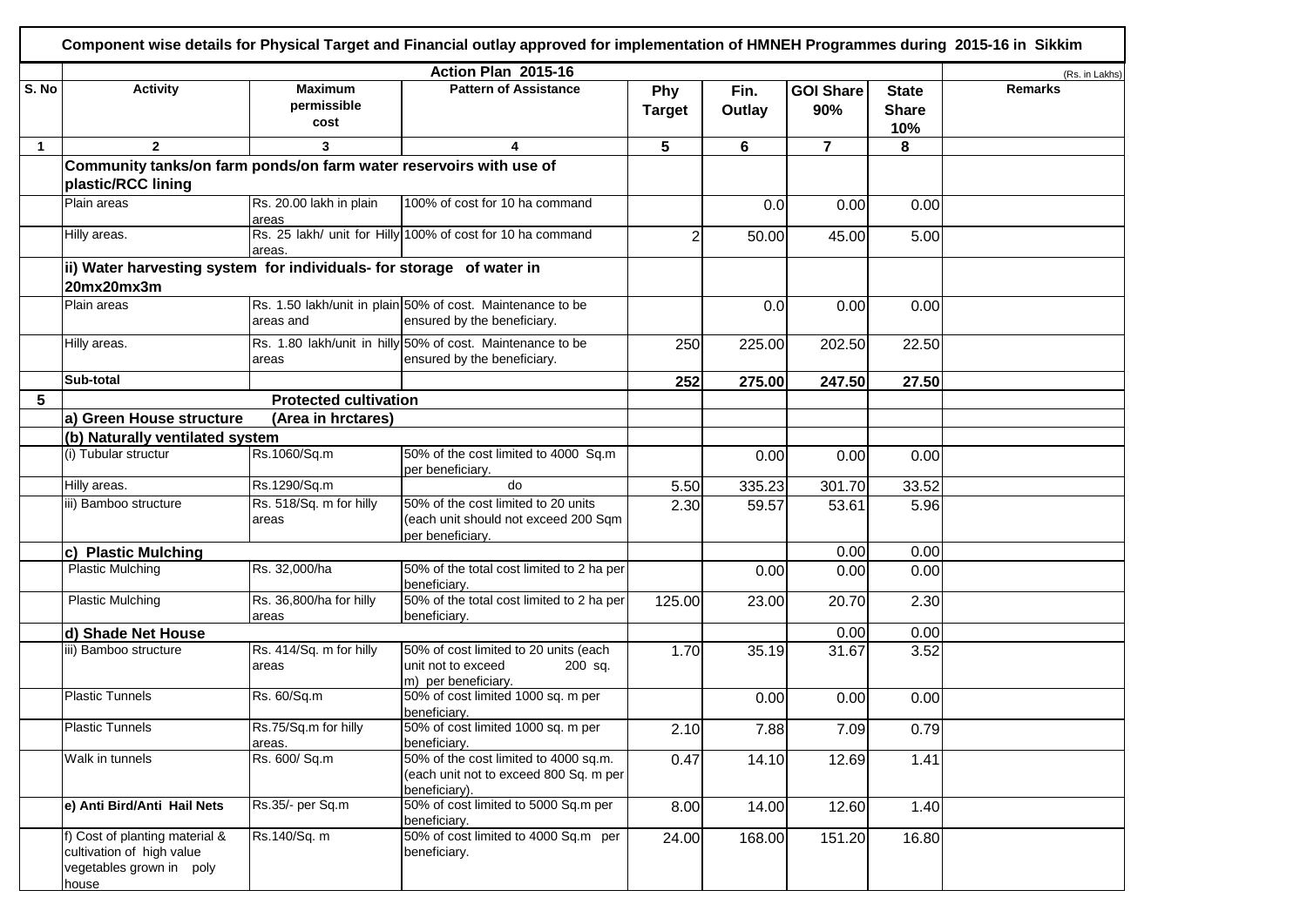|              |                                                                                                              |                                       | Action Plan 2015-16                                                                                                                                                                                                                                                               |                      |                |                         |                                     | (Rs. in Lakhs)                                                                                                                              |
|--------------|--------------------------------------------------------------------------------------------------------------|---------------------------------------|-----------------------------------------------------------------------------------------------------------------------------------------------------------------------------------------------------------------------------------------------------------------------------------|----------------------|----------------|-------------------------|-------------------------------------|---------------------------------------------------------------------------------------------------------------------------------------------|
| S. No        | <b>Activity</b>                                                                                              | <b>Maximum</b><br>permissible<br>cost | <b>Pattern of Assistance</b>                                                                                                                                                                                                                                                      | Phy<br><b>Target</b> | Fin.<br>Outlay | <b>GOI Share</b><br>90% | <b>State</b><br><b>Share</b><br>10% | <b>Remarks</b>                                                                                                                              |
| $\mathbf{1}$ | $\mathbf{2}$                                                                                                 | 3                                     | 4                                                                                                                                                                                                                                                                                 | 5                    | 6              | $\overline{7}$          | 8                                   |                                                                                                                                             |
|              | g) Cost of planting material &<br>cultivation of Orchid &<br>Anthurium under poly<br>house/shade net house.  | Rs. 700/Sq.m                          | 50% of cost limited to 4000 Sq. m per<br>beneficiary.                                                                                                                                                                                                                             | 8.00                 | 280.00         | 252.00                  | 28.00                               |                                                                                                                                             |
|              | h) Cost of planting material &<br>cultivation of Carnation &<br>Gerbera under poly<br>house/shade net house. | Rs. 610/Sq.m                          | 50% of cost limited to 4000 Sq. m per<br>beneficiary.                                                                                                                                                                                                                             | 4.50                 | 137.25         | 123.53                  | 13.73                               |                                                                                                                                             |
|              | i) Cost of planting material &<br>cultivation of Rose and lilum<br>under poly house/shade net<br>house       | Rs. 426/Sq.m                          | 50% of cost limited to 4000 Sq. m per<br>beneficiary.                                                                                                                                                                                                                             | 4.50                 | 95.85          | 86.27                   | 9.59                                |                                                                                                                                             |
|              | Sub-total protected cultivation                                                                              |                                       |                                                                                                                                                                                                                                                                                   | 186.07               | 1170.06        | 1053.05                 | 117.01                              |                                                                                                                                             |
| 6            | Promotion of Integrated Nutrient Management(INM)/ Integrated Pest                                            |                                       |                                                                                                                                                                                                                                                                                   |                      |                |                         |                                     |                                                                                                                                             |
|              | Promotion of IPM                                                                                             | Rs. 4000/ha                           | 30% of cost subject to a maximum of<br>Rs 1200/ha limited to 4.00 ha/<br>beneficiary.                                                                                                                                                                                             | 16700                | 200.40         | 180.36                  | 20.04                               | To be need based and taken up after<br>identifying problem of pest / disease<br>and nutrient deficiency.                                    |
|              | Disease forecasting unit (PSUs) Rs. 6.00 lakh/unit                                                           |                                       | 100 % of costs.                                                                                                                                                                                                                                                                   |                      | 0.00           | 0.00                    |                                     | 0.00 Minutes of SLEC meeting to be<br>submitted along with details of<br>beneficiareis, locaiton,<br>etc to<br>facilitate release of funds. |
|              | <b>Plant Health Clinic</b>                                                                                   |                                       |                                                                                                                                                                                                                                                                                   |                      |                |                         |                                     |                                                                                                                                             |
|              | a) Public Sector                                                                                             | Rs. 25.00 lakhs/unit                  | 100% to Public sector                                                                                                                                                                                                                                                             |                      | 0.00           | 0.00                    |                                     | 0.00 Minutes of SLEC meeting to be<br>submitted along with details of<br>beneficiareis, locaiton,<br>etc to<br>facilitate release of funds. |
|              | Sub-total INM / IPM                                                                                          |                                       |                                                                                                                                                                                                                                                                                   | 16700                | 200.40         | 180.36                  | 20.04                               |                                                                                                                                             |
| 7            | <b>Adoption Organic Farming</b>                                                                              |                                       |                                                                                                                                                                                                                                                                                   |                      |                |                         |                                     |                                                                                                                                             |
|              | (i) Adoption of Organic Farming. Rs. 20,000/ha<br>1st Year (ha)                                              |                                       | 50% of cost limited to Rs.10000/ha for<br>a maximum area of 4 ha. per<br>beneficiary, spread over a period of 3<br>years involving an assistance of<br>Rs.4000/- in first year and Rs.3000/-<br>each in second & third year. The<br>programme to be linked with<br>certification. | 2000                 | 80.00          | 72.00                   |                                     | 8.00 Minutes of SLEC meeting to be<br>submitted along with details of<br>beneficiareis, locaiton,<br>etc to<br>facilitate release of funds. |
|              | 2nd Year                                                                                                     | Rs. 20,000/ha                         | 50% of cost limited to Rs.10000/ha for<br>a maximum area of 4 ha. per<br>beneficiary, spread over a period of 3<br>years involving an assistance of<br>Rs.4000/- in first year and Rs.3000/-<br>each in second & third year. The<br>programme to be linked with<br>certification. | 3800                 | 114.00         | 102.60                  | 11.40                               |                                                                                                                                             |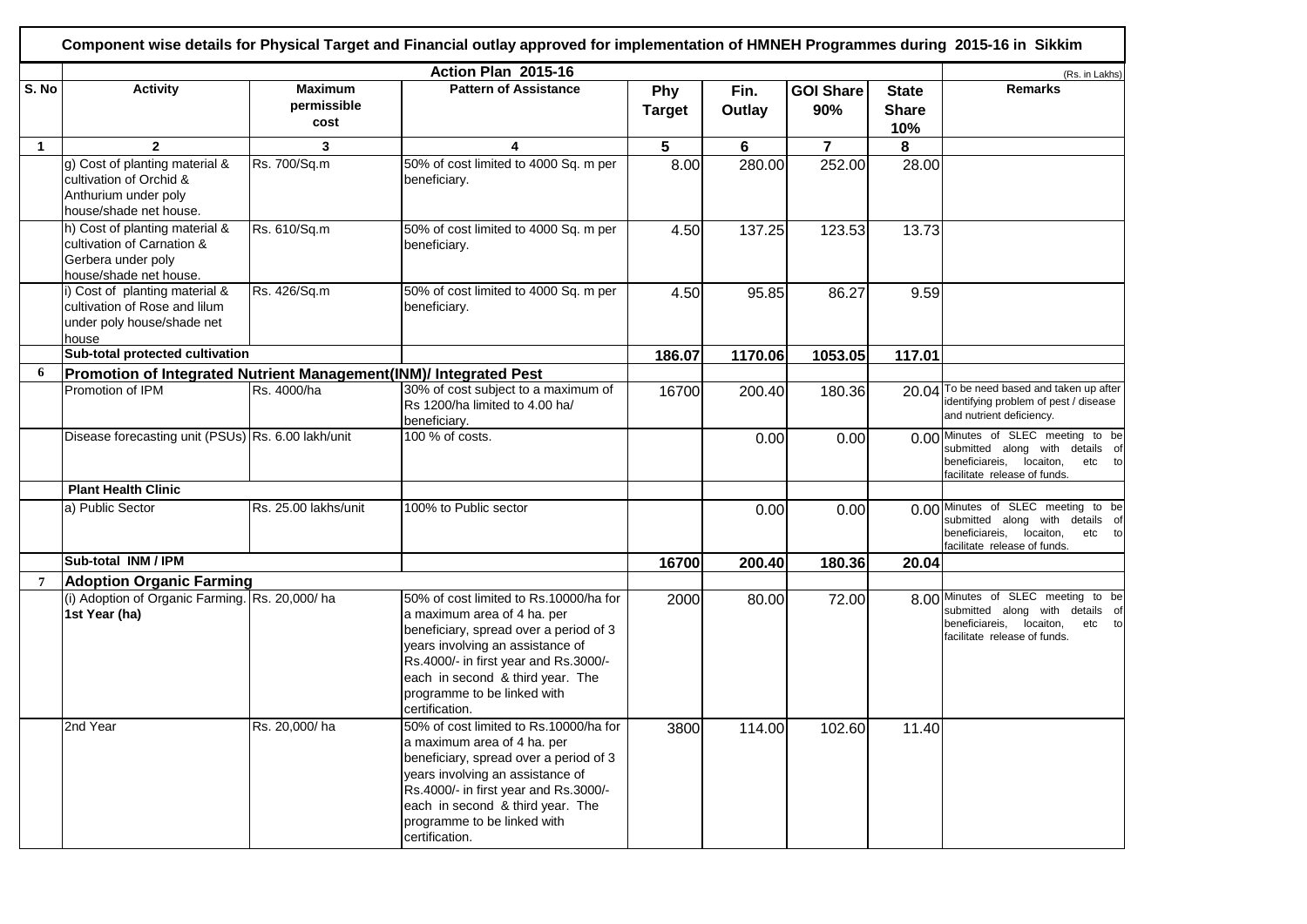|              |                                                                                              |                                                               | Component wise details for Physical Target and Financial outlay approved for implementation of HMNEH Programmes during 2015-16 in Sikkim                                                                                                                                                           |                      |                |                         |                                     |                                                                                                                                                |
|--------------|----------------------------------------------------------------------------------------------|---------------------------------------------------------------|----------------------------------------------------------------------------------------------------------------------------------------------------------------------------------------------------------------------------------------------------------------------------------------------------|----------------------|----------------|-------------------------|-------------------------------------|------------------------------------------------------------------------------------------------------------------------------------------------|
| S. No        | <b>Activity</b>                                                                              | <b>Maximum</b><br>permissible<br>cost                         | Action Plan 2015-16<br><b>Pattern of Assistance</b>                                                                                                                                                                                                                                                | Phy<br><b>Target</b> | Fin.<br>Outlay | <b>GOI Share</b><br>90% | <b>State</b><br><b>Share</b><br>10% | (Rs. in Lakhs)<br><b>Remarks</b>                                                                                                               |
| $\mathbf{1}$ | $\mathbf{2}$                                                                                 | 3                                                             | 4                                                                                                                                                                                                                                                                                                  | 5                    | 6              | $\overline{\mathbf{r}}$ | 8                                   |                                                                                                                                                |
|              | 3rd Year                                                                                     | Rs. 20,000/ha                                                 | 50% of cost limited to Rs.10000/ha for<br>a maximum area of 4 ha. per<br>beneficiary, spread over a period of 3<br>years involving an assistance of<br>Rs.4000/- in first year and Rs.3000/-<br>each in second & third year. The<br>programme to be linked with<br>certification.                  | 2000                 | 60.00          | 54.00                   | 6.00                                |                                                                                                                                                |
|              | (ii) Organic Certification (no)                                                              |                                                               |                                                                                                                                                                                                                                                                                                    |                      |                |                         |                                     |                                                                                                                                                |
|              | 1st Year (ha)                                                                                | Project based                                                 | Rs. 5 lakh for a cluster of 50 ha which<br>will include Rs.1.50 lakh in first year,<br>Rs. 1.50 lakh in second year and Rs.<br>2.00 lakh in third year.                                                                                                                                            | 40                   | 60.00          | 54.00                   |                                     | 6.00 Minutes of SLEC meeting to be<br>submitted along with details of<br>beneficiareis,<br>locaiton,<br>etc to<br>facilitate release of funds. |
|              | 2nd Year                                                                                     | Project based                                                 | Rs. 5 lakh for a cluster of 50 ha which<br>will include Rs.1.50 lakh in first year,<br>Rs. 1.50 lakh in second year and Rs.<br>2.00 lakh in third year.                                                                                                                                            | 76                   | 114.00         | 102.60                  | 11.40                               |                                                                                                                                                |
|              | 3rd Year                                                                                     | Project based                                                 | Rs. 5 lakh for a cluster of 50 ha which<br>will include Rs.1.50 lakh in first year,<br>Rs. 1.50 lakh in second year and Rs.<br>2.00 lakh in third year.                                                                                                                                            | 19                   | 38.00          | 34.20                   | 3.80                                |                                                                                                                                                |
|              | iii) Vermi compost Units /organic input production unit                                      |                                                               |                                                                                                                                                                                                                                                                                                    |                      |                |                         |                                     |                                                                                                                                                |
|              | i) Vermi compost Units                                                                       | Rs.1,00,000/ unit for<br>permanent structure and<br>Vermibed. | 50% of cost conforming to the size of<br>the unit of 30'x8'x2.5' dimension of<br>Rs. 16,000/unit for HDPE   permanent structure to be<br>administered on pro-rata basis. 50% of<br>cost conforming to the size of 96 cft<br>(12'x4'x2') and IS 15907:2010 to be<br>administered on pro-rata basis. |                      | 0.00           | 0.00                    |                                     | 0.00 Designs para meter of HDPE beds<br>will conformer to BIS standards (IS<br>15907:2010)                                                     |
|              | ii) Vermibeds                                                                                | do                                                            | do                                                                                                                                                                                                                                                                                                 |                      | 0.00           | 0.00                    | 0.00                                |                                                                                                                                                |
|              | Sub-total                                                                                    |                                                               |                                                                                                                                                                                                                                                                                                    | 2000.00              | 466.00         | 419.40                  | 46.60                               |                                                                                                                                                |
| 8            | Pollination support through beekeeping                                                       |                                                               |                                                                                                                                                                                                                                                                                                    |                      |                |                         |                                     |                                                                                                                                                |
|              | Production of nucleus stock<br>(Public sector)                                               | Rs. 20.00 lakh                                                | 100% of the cost.                                                                                                                                                                                                                                                                                  |                      | 0.00           | 0.00                    | 0.00                                |                                                                                                                                                |
|              | Production of bee colonies by Rs. 10.00 lakh<br>bee breeder                                  |                                                               | 40% of cost for producing min. of 2000<br>colonies / year                                                                                                                                                                                                                                          | 1                    | 4.00           | 3.60                    | 0.40                                |                                                                                                                                                |
|              | Honey bee colony                                                                             | Rs.2000/colony of 8<br>frames                                 | 40% of cost limited to 50 colonies /<br>beneficiary.                                                                                                                                                                                                                                               | 800                  | 6.40           | 5.76                    | 0.64                                |                                                                                                                                                |
|              | Hives                                                                                        | Rs 2000/ per hive.                                            | 40% of cost limited to 50 colonies /<br>beneficiary.                                                                                                                                                                                                                                               | 800                  | 6.40           | 5.76                    | 0.64                                |                                                                                                                                                |
|              | Equipment including honey<br>extractor (4 frame), food grade<br>container (30 kg), net, etc. | Rs. 20,000/set                                                | 40% of the cost limited to one set per<br>beneficiary.                                                                                                                                                                                                                                             | 32                   | 2.56           | 2.30                    | 0.26                                |                                                                                                                                                |
|              | Sub-total                                                                                    |                                                               |                                                                                                                                                                                                                                                                                                    | 800                  | 19.36          | 17.42                   | 1.94                                |                                                                                                                                                |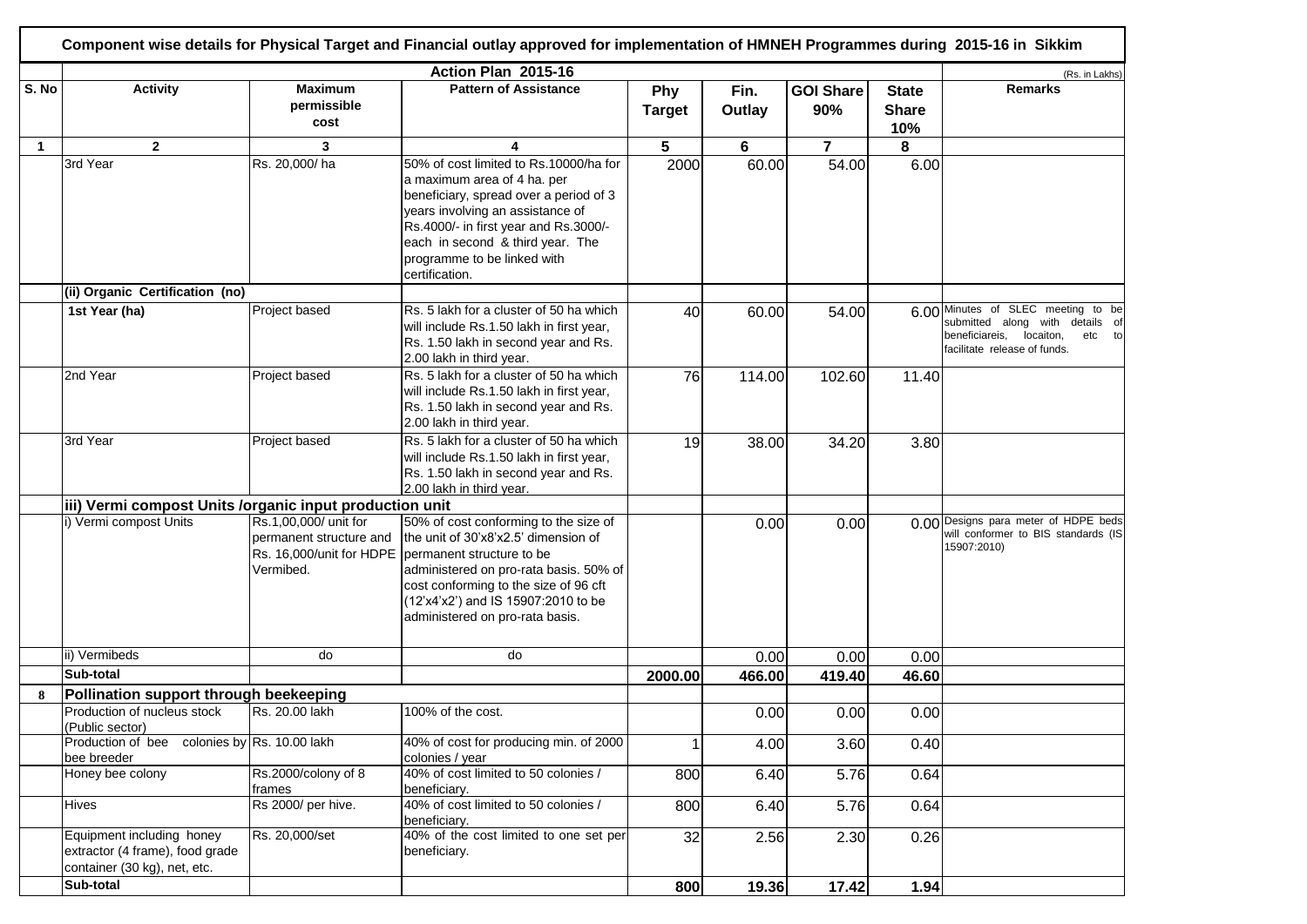|                  |                                                                                                                                        |                                                            | Component wise details for Physical Target and Financial outlay approved for implementation of HMNEH Programmes during 2015-16 in Sikkim                                                                                               |                      |                |                         |                                     |                              |
|------------------|----------------------------------------------------------------------------------------------------------------------------------------|------------------------------------------------------------|----------------------------------------------------------------------------------------------------------------------------------------------------------------------------------------------------------------------------------------|----------------------|----------------|-------------------------|-------------------------------------|------------------------------|
|                  |                                                                                                                                        |                                                            | Action Plan 2015-16                                                                                                                                                                                                                    |                      |                |                         |                                     | (Rs. in Lakhs)               |
| S. No            | <b>Activity</b>                                                                                                                        | <b>Maximum</b><br>permissible<br>cost                      | <b>Pattern of Assistance</b>                                                                                                                                                                                                           | Phy<br><b>Target</b> | Fin.<br>Outlay | <b>GOI Share</b><br>90% | <b>State</b><br><b>Share</b><br>10% | <b>Remarks</b>               |
| $\mathbf 1$      | $\mathbf{2}$                                                                                                                           | 3                                                          | 4                                                                                                                                                                                                                                      | 5                    | 6              | $\overline{7}$          | 8                                   |                              |
| $\boldsymbol{9}$ | <b>Horticulture Mechanization</b>                                                                                                      |                                                            |                                                                                                                                                                                                                                        |                      |                |                         |                                     |                              |
|                  | ii) Power Tiller                                                                                                                       |                                                            |                                                                                                                                                                                                                                        |                      |                |                         |                                     |                              |
|                  | a) Power tiller (below 8 BHP)<br>(SC, ST, Small & Marginal<br>famers, NE)                                                              | 1.00 lakh per unit                                         | Subject to a maximum of Rs.0.40<br>lakh/unit for general category farmers,<br>and in the case if SC, ST, Small &<br>Marginal farmers, women farmers and<br>beneficiaries in NE states, subject of a<br>maximum of Rs. 0.50 lakh/unit.  | 100                  | 50.00          | 45.00                   | 5.00                                |                              |
|                  | iv) Self-propelled Horticulture<br>Machinery (SC, ST, Small &<br>Marginal famers)                                                      | 2.50 lakh per unit                                         | Subject to a maximum of Rs. 1.00<br>lakh/unit for general category farmers,<br>and in the case if SC, ST, Small &<br>Marginal farmers, women farmers and<br>beneficiaries in NE states, subject of a<br>maximum of Rs. 1.25 lakh/unit. | 80                   | 50.00          | 45.00                   | 5.00                                |                              |
|                  | v) Import of new machines $\&$ Rs. 50.00 lakh per unit<br>tools for<br>horticulture<br>for<br>demonstration purpose (Public<br>sector) |                                                            | 100% of the total cost.                                                                                                                                                                                                                |                      | 0.00           | 0.00                    | 0.00                                |                              |
|                  | Sub-total                                                                                                                              |                                                            |                                                                                                                                                                                                                                        | 180                  | 100.00         | 90.00                   | 10.00                               |                              |
|                  | <b>Technology Dissemination</b><br>through demonstration/ Front<br><b>Line Demonstration (FLD)</b>                                     | Rs. 25.00 lakh                                             | 75 % of cost in farmers' field and<br>100% of cost in farms belonging to<br>Public Sector, SAUs etc. No change                                                                                                                         |                      | 0.00           | 0.00                    |                                     | 0.00 Project to be submitted |
| 10               | Human Resource Development (HRD)                                                                                                       |                                                            |                                                                                                                                                                                                                                        |                      |                |                         |                                     |                              |
|                  | HRD for Supervisors &<br>Entrepreneurs                                                                                                 | Rs. 20.00 lakh / unit                                      | 100% of the cost in first year.<br>In<br>subsequent years, cost of<br>infrastructure not to be claimed.                                                                                                                                |                      | 0.00           | 0.00                    | 0.00                                |                              |
|                  | <b>HRD</b> for Gardeners                                                                                                               | Rs. 15.00 lakh / unit                                      | 100% of the cost.                                                                                                                                                                                                                      |                      | 0.00           | 0.00                    | 0.00                                |                              |
|                  |                                                                                                                                        | <b>Training of farmers</b>                                 |                                                                                                                                                                                                                                        |                      |                | 0.00                    | 0.00                                |                              |
|                  | Within the State                                                                                                                       | Rs. 1000/day per farmer<br>including transport             | 100% of the cost.                                                                                                                                                                                                                      | 8500                 | 85.00          | 76.50                   | 8.50                                |                              |
|                  | Outside the state                                                                                                                      | Project based as per<br>actual.                            | 100% of the cost.                                                                                                                                                                                                                      | 150                  | 15.00          | 13.50                   | 1.50                                |                              |
|                  |                                                                                                                                        | (e) Exposure visit of farmers                              |                                                                                                                                                                                                                                        |                      |                | 0.00                    | 0.00                                |                              |
|                  | Outside the State                                                                                                                      | Project based as per<br>actual.                            | 100% of the cost.                                                                                                                                                                                                                      | 225                  | 18.00          | 16.20                   | 1.80                                |                              |
|                  | Outside India                                                                                                                          |                                                            | Rs. 4.00 lakh / participant Project Based. 100% of air/rail travel<br>cost.                                                                                                                                                            | 2.00                 | 8.00           | 7.20                    |                                     | 0.80 Project to be submitted |
|                  |                                                                                                                                        |                                                            | Training / study tour of technical staff/ field functionaries                                                                                                                                                                          |                      |                | 0.00                    | 0.00                                |                              |
|                  | Within the State                                                                                                                       | Rs.300/day per<br>participant plus TA/DA,<br>as admissible | 100% of the cost.                                                                                                                                                                                                                      | 2060                 | 6.18           | 5.56                    | 0.62                                |                              |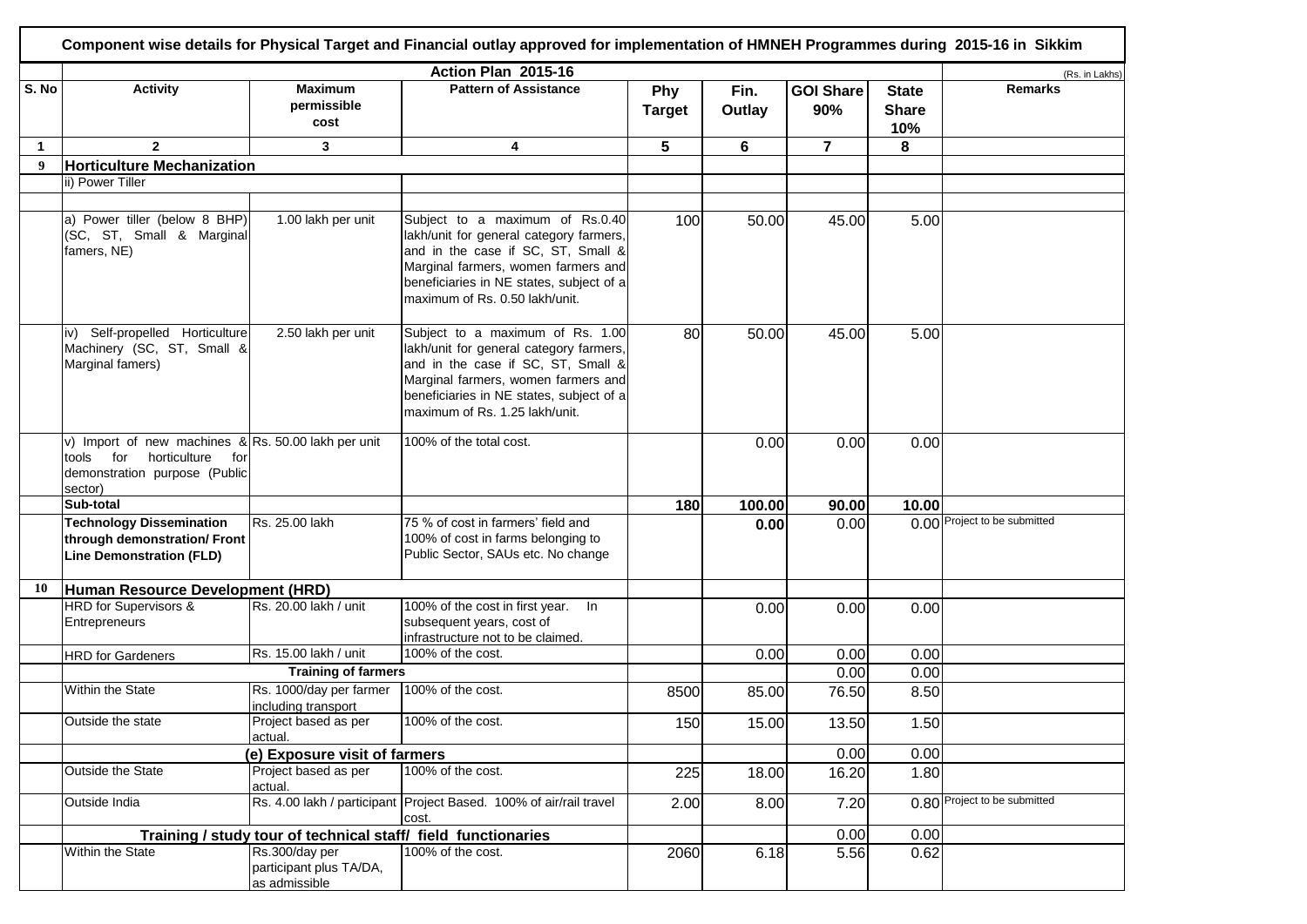|              |                                                                                 |                                                                                                                                                                       | Action Plan 2015-16                                                                                                                                           |                      |                |                         |                                     | (Rs. in Lakhs)                                                                                                                                    |
|--------------|---------------------------------------------------------------------------------|-----------------------------------------------------------------------------------------------------------------------------------------------------------------------|---------------------------------------------------------------------------------------------------------------------------------------------------------------|----------------------|----------------|-------------------------|-------------------------------------|---------------------------------------------------------------------------------------------------------------------------------------------------|
| S. No        | <b>Activity</b>                                                                 | <b>Maximum</b><br>permissible<br>cost                                                                                                                                 | <b>Pattern of Assistance</b>                                                                                                                                  | Phy<br><b>Target</b> | Fin.<br>Outlay | <b>GOI Share</b><br>90% | <b>State</b><br><b>Share</b><br>10% | <b>Remarks</b>                                                                                                                                    |
| $\mathbf{1}$ | $\overline{2}$                                                                  | 3                                                                                                                                                                     | 4                                                                                                                                                             | 5                    | 6              | $\overline{7}$          | 8                                   |                                                                                                                                                   |
|              | Study tour to progressive<br>States/ units (group of<br>minimum 5 participants) | Rs.800/day per<br>participant plus TA/DA,<br>as admissible                                                                                                            | 100% of the cost.                                                                                                                                             | 2000                 | 16.00          | 14.40                   | 1.60                                |                                                                                                                                                   |
|              | Outside India                                                                   |                                                                                                                                                                       | Rs. 6.00 lakh / participant 100% of the cost on actual basis.                                                                                                 | 3                    | 18.00          | 16.20                   |                                     | 1.80 Project to be submitted                                                                                                                      |
|              | Sub-total                                                                       |                                                                                                                                                                       |                                                                                                                                                               | 12940                | 166.18         | 149.56                  | 16.62                               |                                                                                                                                                   |
| 11           |                                                                                 | <b>INTEGRATED POST HARVEST MANAGEMENT</b>                                                                                                                             |                                                                                                                                                               |                      |                |                         |                                     |                                                                                                                                                   |
|              | Technology induction and modernisation of cold-chain                            |                                                                                                                                                                       |                                                                                                                                                               |                      |                |                         |                                     |                                                                                                                                                   |
|              | b) Hilly Area                                                                   | Max Rs. 250.00 lakh for<br>modernization of PLC<br>equipment, packaging<br>lines, dock levelers,<br>advanced graders,<br>alternate technologies,<br>stacking systems, | Credit linked back-ended subsidy @<br>35% of the cost of project in general<br>areas and 50% of cost in case Hilly &<br>Scheduled areas, per beneficiary.     |                      | 0.00           | 0.00                    |                                     | 0.00 Minutes of SLEC meeting to be<br>submitted along with details of<br>beneficiareis,<br>locaiton,<br>etc<br>to<br>facilitate release of funds. |
|              | Evaporative / low energy<br>cool chamber (8 MT)                                 | Rs. 5.00 lakh/unit                                                                                                                                                    | 50% of the total cost.                                                                                                                                        | 4                    | 10.00          | 9.00                    |                                     | 1.00 Minutes of SLEC meeting to be<br>submitted along with details of<br>beneficiareis,<br>locaiton,<br>etc to<br>facilitate release of funds.    |
|              | Sub-total                                                                       |                                                                                                                                                                       |                                                                                                                                                               | 4.00                 | 10.00          | 9.00                    | 1.00                                |                                                                                                                                                   |
| 12           |                                                                                 |                                                                                                                                                                       | ESTABLISHMENT OF MARKETING INFRASTRUCTURE FOR HORTICULTURAL                                                                                                   |                      |                |                         |                                     |                                                                                                                                                   |
|              | Retail Markets/ outlets (environmentally controlled)                            |                                                                                                                                                                       |                                                                                                                                                               |                      |                |                         |                                     |                                                                                                                                                   |
|              | b) Hilly Area                                                                   | Rs. 15.00 lakh /unit                                                                                                                                                  | Credit linked back-ended subsidy @<br>35% of the capital cost of project in<br>general areas and 50% in case of Hilly<br>& Scheduled areas, per beneficiary.  | $\overline{2}$       | 15.00          | 13.50                   | 1.50                                | Minutes of SLEC meeting to be<br>submitted along with details of<br>beneficiareis,<br>etc to<br>locaiton,<br>facilitate release of funds.         |
|              | Static/Mobile Vending Cart/<br>platform with cool chamber.                      | Rs. 30,000/ unit                                                                                                                                                      | 50% of total cost.                                                                                                                                            |                      | 0.00           | 0.00                    |                                     | 0.00 Minutes of SLEC meeting to be<br>submitted along with<br>details of<br>beneficiareis,<br>locaiton,<br>etc to<br>facilitate release of funds. |
|              | Sub-total                                                                       |                                                                                                                                                                       |                                                                                                                                                               | 2.00                 | 15.00          | 13.50                   | 1.50                                |                                                                                                                                                   |
|              | <b>Functional Infrastructure for:</b>                                           |                                                                                                                                                                       |                                                                                                                                                               |                      |                |                         |                                     |                                                                                                                                                   |
|              | Collection, sorting/ grading, packing units etc.                                |                                                                                                                                                                       |                                                                                                                                                               |                      |                |                         |                                     |                                                                                                                                                   |
|              | a) General Area                                                                 | Rs.15.00 lakh                                                                                                                                                         | Credit linked back-ended subsidy @<br>40% of the capital cost of project in<br>general areas and 55 % in case of Hilly<br>& Scheduled areas, per beneficiary. |                      | 0.00           | 0.00                    | 0.00                                |                                                                                                                                                   |
|              | b) Hilly Area                                                                   | Rs.15.00 lakh                                                                                                                                                         | Credit linked back-ended subsidy @<br>40% of the capital cost of project in<br>general areas and 55 % in case of Hilly<br>& Scheduled areas, per beneficiary. |                      | 0.00           | 0.00                    | 0.00                                |                                                                                                                                                   |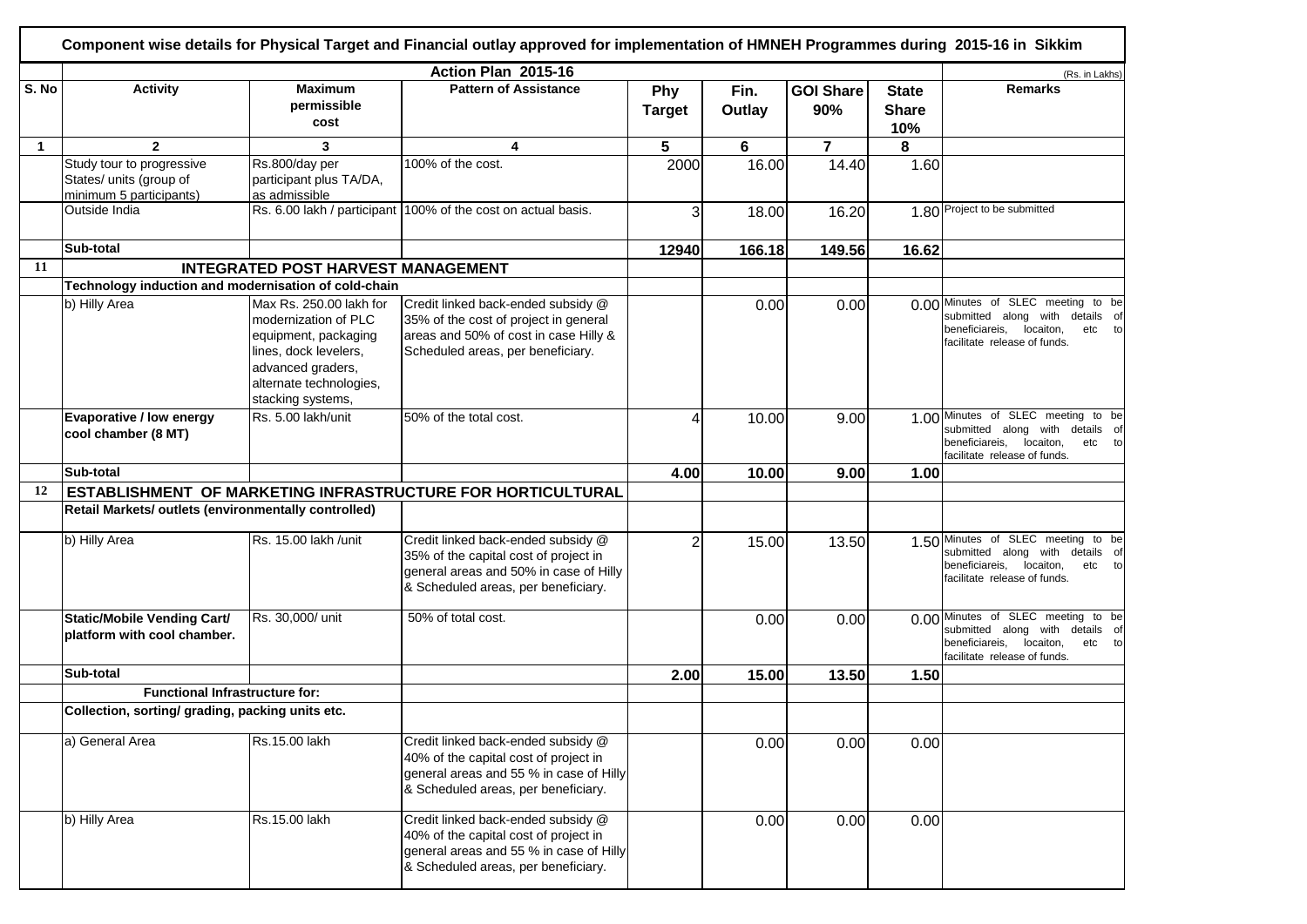|             |                                                                                                                                                                                    |                                                                                                                            | Action Plan 2015-16                                                                                                           |                      |                |                         |                                     | (Rs. in Lakhs)                                                                                                                              |
|-------------|------------------------------------------------------------------------------------------------------------------------------------------------------------------------------------|----------------------------------------------------------------------------------------------------------------------------|-------------------------------------------------------------------------------------------------------------------------------|----------------------|----------------|-------------------------|-------------------------------------|---------------------------------------------------------------------------------------------------------------------------------------------|
| S. No       | <b>Activity</b>                                                                                                                                                                    | <b>Maximum</b><br>permissible<br>cost                                                                                      | <b>Pattern of Assistance</b>                                                                                                  | Phy<br><b>Target</b> | Fin.<br>Outlay | <b>GOI Share</b><br>90% | <b>State</b><br><b>Share</b><br>10% | <b>Remarks</b>                                                                                                                              |
| $\mathbf 1$ | $\overline{2}$                                                                                                                                                                     | 3                                                                                                                          | 4                                                                                                                             | 5                    | $\bf 6$        | $\overline{7}$          | 8                                   |                                                                                                                                             |
|             | Quality control/ analysis lab                                                                                                                                                      | Rs. 200.00 lakh                                                                                                            | 100% of the total cost to public sector<br>as credit linked back ended subsidy.                                               |                      | 0.00           | 0.00                    |                                     | 0.00 Minutes of SLEC meeting to be<br>submitted along with details of<br>beneficiareis, locaiton,<br>etc to<br>facilitate release of funds. |
|             | Quality control/ analysis lab                                                                                                                                                      | Rs. 200.00 lakh                                                                                                            | 50% of cost to private sector as credit<br>linked back ended subsidy.                                                         |                      | 0.00           | 0.00                    | 0.00                                |                                                                                                                                             |
|             | Gravity operated rope way in<br>hilly areas                                                                                                                                        | Rs. 15.00 lakh/km                                                                                                          | Credit linked back-ended subsidy @<br>50% of capital costs in Hilly areas.                                                    |                      | 0.00           | 0.00                    | 0.00                                |                                                                                                                                             |
|             | Sub-total                                                                                                                                                                          |                                                                                                                            |                                                                                                                               | 0.00                 | 0.00           | 0.00                    | 0.00                                |                                                                                                                                             |
|             | <b>Total MKT</b>                                                                                                                                                                   |                                                                                                                            |                                                                                                                               | 2.00                 | 15.00          | 13.50                   | 1.50                                |                                                                                                                                             |
|             | <b>FOOD PROCESSING</b>                                                                                                                                                             |                                                                                                                            |                                                                                                                               |                      |                |                         |                                     |                                                                                                                                             |
|             | Food processing units                                                                                                                                                              | Rs. 800 lakh/unit                                                                                                          | Credit linked back ended capital<br>investment assistance of 50% of cost<br>in the States of J&K, Himachal and<br>Uttarakhand |                      | 0.00           | 0.00                    | 0.00                                |                                                                                                                                             |
|             | Sub-total                                                                                                                                                                          |                                                                                                                            |                                                                                                                               | 0.00                 | 0.00           | 0.00                    | 0.00                                |                                                                                                                                             |
|             | <b>SPECIAL INTERVENTIONS</b>                                                                                                                                                       |                                                                                                                            |                                                                                                                               |                      |                |                         |                                     |                                                                                                                                             |
|             | Innovative interventions not<br>covered under any GOI<br>schemes                                                                                                                   | 10% of outlay                                                                                                              | 50% of cost, based on project<br>proposal.                                                                                    |                      |                | 0.00                    | 0.00                                |                                                                                                                                             |
|             | Tackling of emergent<br>/unforeseen requirements of<br><b>SHMs</b>                                                                                                                 | Rs.20.00 lakh                                                                                                              | 50% of cost, based on project<br>proposal.                                                                                    |                      | 0.00           | 0.00                    | 0.00                                |                                                                                                                                             |
|             | Sub-total                                                                                                                                                                          |                                                                                                                            |                                                                                                                               | 0.00                 | 0.00           | 0.00                    | 0.00                                |                                                                                                                                             |
| 13          |                                                                                                                                                                                    | <b>Mission Management</b>                                                                                                  |                                                                                                                               |                      |                |                         |                                     |                                                                                                                                             |
|             | State & Districts Mission Offices 5% of total annual<br>and implementing agencies for<br>administrative expenses,<br>project, preparation,<br>computerization, contingency<br>etc. | expenditure on the basis<br>of appraised needs to<br><b>State Horticulture Mission</b><br>(SHM) / implementing<br>Agencies | 100% assistance.                                                                                                              |                      | 100.00         | 90.00                   | 10.00                               |                                                                                                                                             |
|             | Institutional Strengthening,<br>hire/purchase of vehicles,<br>hardware/software                                                                                                    | Project based                                                                                                              | 100% assistance.                                                                                                              |                      |                | 0.00                    | 0.00                                |                                                                                                                                             |
|             | Seminars, conferences, workshops, exhibitions, Kisan<br>Mela, horticulture shows, honey festivals etc.                                                                             |                                                                                                                            |                                                                                                                               |                      |                |                         |                                     | Minutes of SLEC meeting to be<br>submitted along with details of<br>beneficiareis, locaiton,<br>etc to<br>facilitate release of funds.      |
|             | International level                                                                                                                                                                | Rs. 7.50 lakh per event.                                                                                                   | 100% of cost per event of 4 days, on<br>pro rata basis.                                                                       |                      | 0.00           | 0.00                    | 0.00                                |                                                                                                                                             |